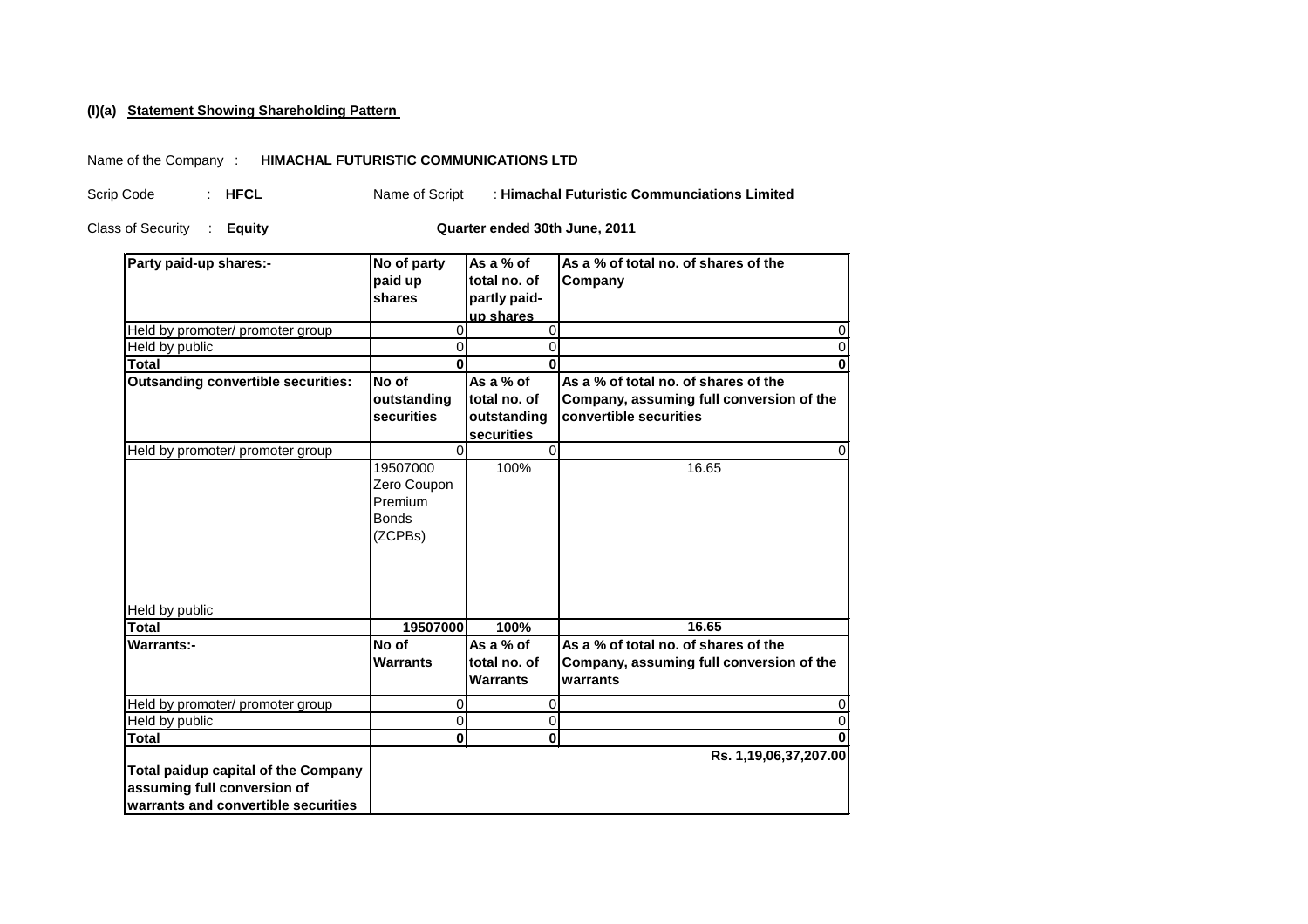|                             |                                           |                |                |                | Total shareholding as a |                               | Shares Pledged or    |               |  |
|-----------------------------|-------------------------------------------|----------------|----------------|----------------|-------------------------|-------------------------------|----------------------|---------------|--|
|                             |                                           |                |                |                |                         | percentage of total number of | otherwise encumbered |               |  |
| Cate-                       |                                           |                |                | Number of      | shares                  |                               |                      |               |  |
| gory                        | Category of shareholder                   | No. of         | Total number   | shares held in | As a                    | As a percentage               | Number of            | As a          |  |
| code                        |                                           | shareholders   | of shares.     | dematerialized | percentage              | of $(A+B+C)$                  | <b>Shares</b>        | percentage    |  |
|                             |                                           |                |                | form           | of $(A+B)1$             |                               |                      | of Total      |  |
|                             |                                           |                |                |                |                         |                               |                      | number of     |  |
|                             |                                           |                |                |                |                         |                               |                      | <b>Shares</b> |  |
|                             | $\mathsf{I}$                              | $\mathbf{III}$ | IV             | $\vee$         | VI                      | VII                           | VIII                 | IX            |  |
| (A)                         | <b>Shareholding of Promoter and</b>       |                |                |                |                         |                               |                      |               |  |
|                             | <b>Promtoer Group2</b>                    |                |                |                |                         |                               |                      |               |  |
| (1)                         | Indian                                    |                |                |                |                         |                               |                      |               |  |
| (a)                         | Individuals/Hindu Undivided Family        | 5 <sup>1</sup> | 638224         | 637707         | 0.06433                 | 0.06431                       | $\Omega$             | 0.00000       |  |
| (b)                         | Central Government/State                  | $\Omega$       | 0              | 0              | 0.00000                 | 0.00000                       | $\Omega$             | 0.00000       |  |
|                             | Government(s)                             |                |                |                |                         |                               |                      |               |  |
| (c)                         | <b>Bodies Corporate</b>                   | 10             | 478660775      | 478250635      | 48.24640                | 48.23287                      | 1056000              | 0.22062       |  |
| $\overline{d}$              | <b>Financial Institutions/Banks</b>       |                |                |                | 0.00000                 | 0.00000                       | $\Omega$             | 0.00000       |  |
| $\overline{e}$              | Any Other (specify)                       |                |                |                | 0.00000                 | 0.00000                       | $\Omega$             | 0.00000       |  |
|                             | Sub-Total (A)(1)                          | 15             | 479298999      | 478888342      | 48.31073                | 48.29718                      | 1056000              | 0.22062       |  |
| (2)                         | Foreign                                   |                |                |                |                         |                               |                      |               |  |
| (a)                         | <b>Individuals (Non Resident</b>          | $\overline{0}$ | 0              | 0              | 0.00000                 | 0.00000                       |                      |               |  |
|                             | Individual/Foreign individual)            |                |                |                |                         |                               |                      |               |  |
| (b)                         | <b>Bodies Corporate</b>                   | $\overline{0}$ | $\overline{0}$ | $\Omega$       | 0.00000                 | 0.00000                       |                      |               |  |
| $\overline{(\mathsf{c}\,)}$ | Institutions                              | $\overline{0}$ | $\overline{0}$ | $\overline{0}$ | 0.00000                 | 0.00000                       |                      |               |  |
| $\overline{d}$              | Any Other (specify)                       | $\overline{0}$ | $\Omega$       | $\Omega$       | 0.00000                 | 0.00000                       |                      |               |  |
|                             | Sub-Total (A)(2)                          | $\overline{0}$ | $\Omega$       | $\Omega$       | 0.00000                 | 0.00000                       |                      |               |  |
|                             | <b>Total Shareholding of Promoter and</b> | 15             | 479298999      | 478888342      | 48.31073                | 48.29718                      | 1056000              | 0.22062       |  |
|                             | Promoter Group (A)=A(1)+A(2)              |                |                |                |                         |                               |                      |               |  |
| (B)                         | Public Shareholding <sup>3</sup>          |                |                |                |                         |                               |                      |               |  |
| $\overline{(1)}$            | <b>Institutions</b>                       |                |                |                |                         |                               | N.A                  | N.A.          |  |
| $\overline{a}$              | Mutual Funds/UTI                          | 15             | 8380           | 4550           | 0.00085                 | 0.00084                       |                      |               |  |
| $\overline{(b)}$            | <b>Financial Institutions/Banks</b>       | 8 <sup>1</sup> | 125630         | 124470         | 0.01266                 | 0.01266                       |                      |               |  |
| $\overline{(\mathsf{c}\,)}$ | Central Government/State                  | $\overline{0}$ | 0              | $\Omega$       | 0.00000                 | 0.00000                       |                      |               |  |
|                             | Government(s)                             |                |                |                |                         |                               |                      |               |  |
| (d)                         | Venture Capital Funds                     | 0              | $\Omega$       | $\Omega$       | 0.00000                 | 0.00000                       |                      |               |  |
| $\overline{e}$              | <b>Insurance Companies</b>                | $\overline{2}$ | 581000         | 581000         | 0.05856                 | 0.05854                       |                      |               |  |
| (f)                         | Foreign Institutional Investors           | 42             | 17365395       | 17359775       | 1.75034                 | 1.74985                       |                      |               |  |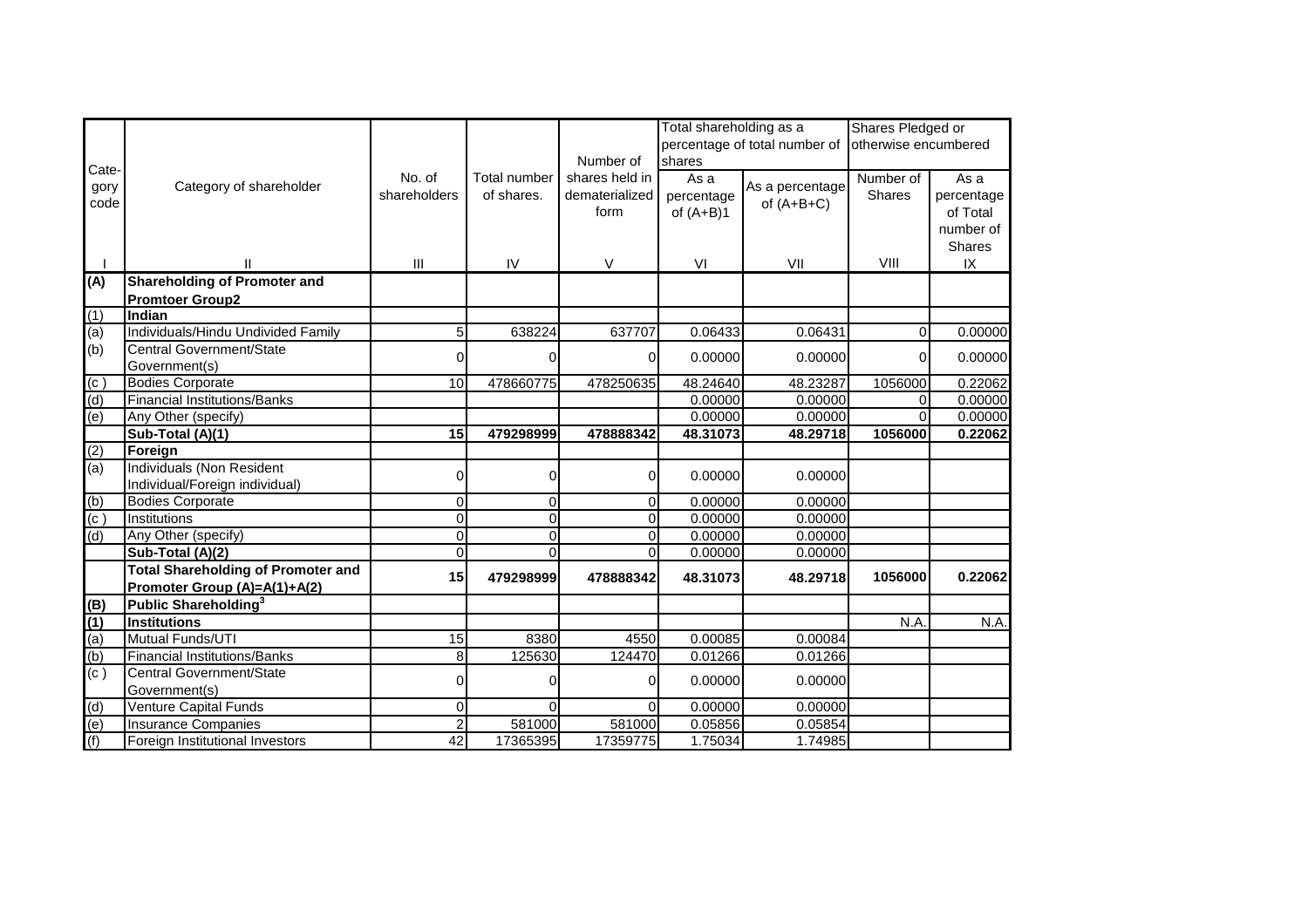| Cate- |                                        |                |                     |                | Total shareholding as a |                               | Shares Pledged or    |               |  |
|-------|----------------------------------------|----------------|---------------------|----------------|-------------------------|-------------------------------|----------------------|---------------|--|
|       |                                        |                |                     |                |                         | percentage of total number of | otherwise encumbered |               |  |
|       |                                        |                |                     | Number of      | shares                  |                               |                      |               |  |
|       |                                        | No. of         | <b>Total number</b> | shares held in | As a                    |                               | Number of            | As a          |  |
| gory  | Category of shareholder                | shareholders   | of shares.          | dematerialized | percentage              | As a percentage               | <b>Shares</b>        | percentage    |  |
| code  |                                        |                |                     | form           | of $(A+B)1$             | of $(A+B+C)$                  |                      | of Total      |  |
|       |                                        |                |                     |                |                         |                               |                      | number of     |  |
|       |                                        |                |                     |                |                         |                               |                      | <b>Shares</b> |  |
| (g)   | Foreign Venture Capital Investors      | $\overline{0}$ | 0                   | $\Omega$       | 0.00000                 | 0.00000                       |                      |               |  |
| (h)   | Any Other (specify)                    |                |                     |                |                         |                               |                      |               |  |
|       | Foreign Banks                          | $\overline{2}$ | 1705                | 1705           | 0.00017                 | 0.00017                       |                      |               |  |
|       | Sub-Total (B)(1)                       | 69             | 18082110            | 18071500       | 1.82258                 | 1.82206                       |                      |               |  |
| (2)   | <b>Non-institutions</b>                |                |                     |                |                         |                               | N.A.                 | N.A.          |  |
| (a)   | <b>Bodies Corporate</b>                | 3477           | 220013214           | 219981544      | 22.17613                | 22.16992                      |                      |               |  |
| (b)   | Individuals -                          |                |                     |                |                         |                               |                      |               |  |
|       | i. Individual shareholders holding     |                |                     |                |                         |                               |                      |               |  |
|       | nominal share capital up to            | 289430         | 172070599           | 171538886      | 17.34378                | 17.33892                      |                      |               |  |
|       | Rs. 1 lakh                             |                |                     |                |                         |                               |                      |               |  |
|       | ii Individual shareholders holding     |                |                     |                |                         |                               |                      |               |  |
|       | nominal share capital in excess of Rs. | 2510           | 100507925           | 100507925      | 10.13065                | 10.12781                      |                      |               |  |
|       | 1 lakh                                 |                |                     |                |                         |                               |                      |               |  |
| (c)   | Any Other (specify)                    |                |                     |                |                         |                               |                      |               |  |
|       | Trust                                  | 14             | 171969              | 171969         | 0.01733                 | 0.01733                       |                      |               |  |
|       | <b>OCBs</b>                            |                | 46500               | 45500          | 0.00469                 | 0.00469                       |                      |               |  |
|       | Shares in transit                      | 316            | 1925841             | 1925841        | 0.19411                 | 0.19406                       |                      |               |  |
|       | Sub-Total (B)(2)                       | 295754         | 494736048           | 494171665      | 49.86669                | 49.85273                      |                      |               |  |
|       | <b>Total Public Shareholding</b>       | 295823         | 512818158           | 512243165      | 51.68927                | 51.67479                      |                      |               |  |
|       | $(B)=(B)(1)+(B)(2)$                    |                |                     |                |                         |                               |                      |               |  |
|       | Total $(A)+(B)$                        | 295838         | 992117157           | 991131507      | 100.00000               | 99.97197                      |                      |               |  |
| (C)   | <b>Shares held by Custodians and</b>   |                |                     |                |                         |                               |                      |               |  |
|       | against which Depository receipts      |                |                     |                |                         |                               |                      |               |  |
|       | have been issued                       |                |                     |                |                         |                               |                      |               |  |
| (1)   | Promoter/ Promoter group               | 0              | $\Omega$            | $\Omega$       | 0.00000                 | 0.00000                       |                      |               |  |
| (2)   | Public                                 | 1              | 278180              | 274580         | 0.02804                 | 0.02803                       |                      |               |  |
|       | GRAND TOTAL (A)+(B)+(C)                | 295839         | 992395337           | 991406087      | 0.02804                 | 100.00000                     |                      |               |  |

 $1$  For determining public shareholding for the purpose of Clause 40A

 $^2$  For definitions of "Promoter" and "Promoter Group", refer to Clause 40A

 $^3$  For definitions of "Public Shareholding", refer to Clause 40A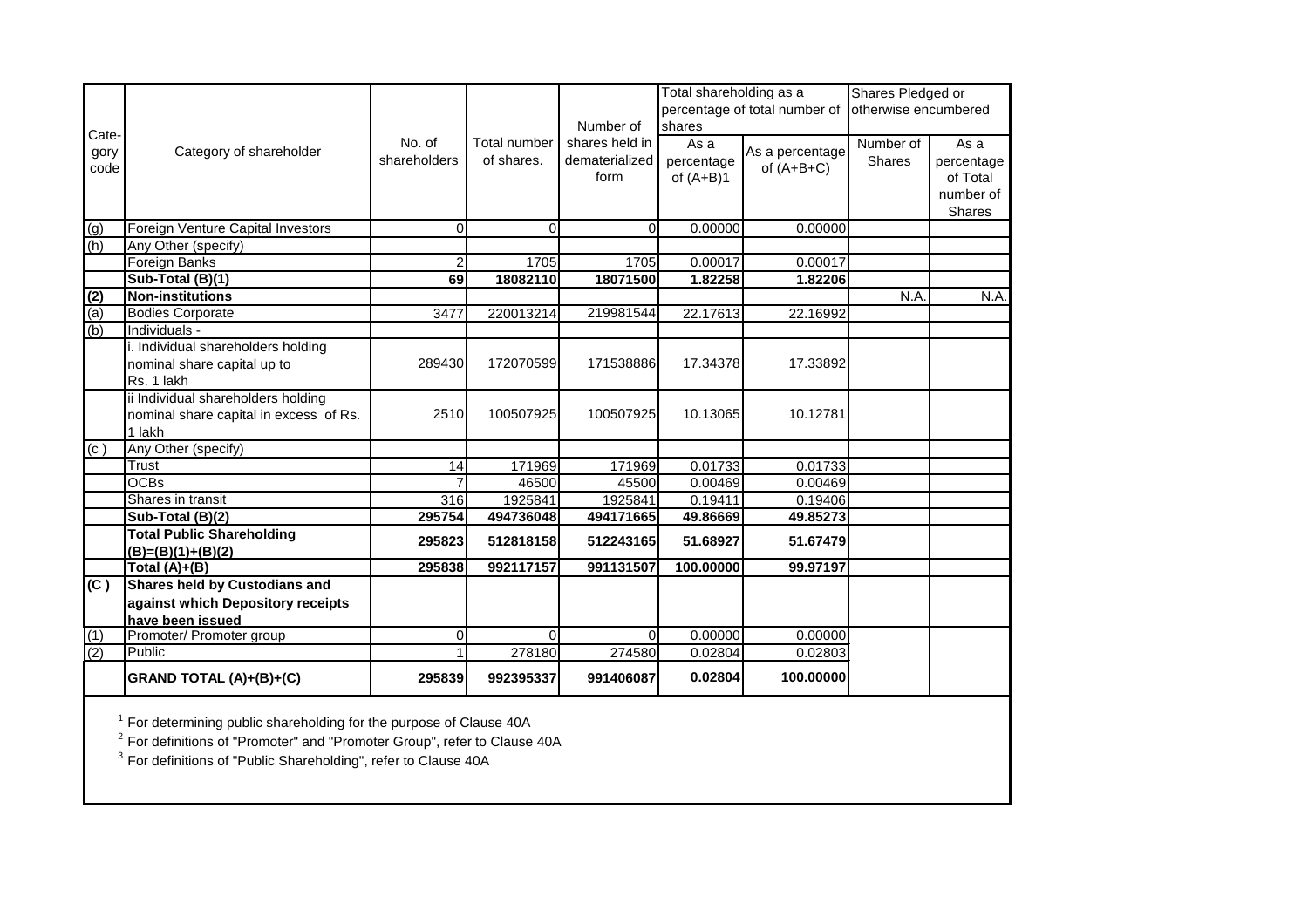### (I)(b) **STATEMENT SHOWING SHAREHOLDING OF PERSONS BELONGING TO THE COTEGORY "PROMOTER AND PROMOTER GROUP"**

| Sr. | Name of the Shareholder               | Number of     | Shares as a percentage of total number of             |        |             | Shares pledged or otherwise ecumbered                          |
|-----|---------------------------------------|---------------|-------------------------------------------------------|--------|-------------|----------------------------------------------------------------|
| No. |                                       | <b>Shares</b> | shares { $I.e.$ Grand Total $(A) + (B) + (C)$         |        |             | As a % of total $\vert$ As a % of grand total $(A)+(B)+(C)$ of |
|     |                                       |               | indicated in statement at para $(l)(a)$ above} Number |        | shares held | sub clause (I) (a)                                             |
|     | 1 NextWave Communications Priavte Ltd | 234765000     | 23.65640                                              |        |             |                                                                |
|     | 2 ANM Enginnering & Works Pvt. Ltd.   | 234765000     | 23.65640                                              |        |             |                                                                |
|     | 3 Apex Enterprises (India) Ltd        | 5871195       | 0.59162                                               | 400000 | 6.81292     | 0.04031                                                        |
|     | 4 Kalyan Vyapaar (P) Ltd              | 1098174       | 0.11066                                               |        |             |                                                                |
|     | 5 Vinsan Brothers (P) Ltd             | 671505        | 0.06767                                               |        |             |                                                                |
|     | 6 Burlington Finance Ltd              | 664200        | 0.066931                                              | 656000 | 98.76543    | 0.06610                                                        |
|     | 7 Anant Nahata                        | 470000        | 0.04736                                               |        |             |                                                                |
|     | 8 Yashodham Merchants (P) Ltd         | 350000        | 0.03527                                               |        |             |                                                                |
|     | 9 Shanker Sales Promotion (P) Ltd     | 300201        | 0.03025                                               |        |             |                                                                |
|     | 10 Amrit Sales Promotion (P) Ltd      | 172700        | 0.01740                                               |        |             |                                                                |
|     | 11 Babulal Nahata                     | 82287         | 0.00829                                               |        |             |                                                                |
|     | 12 Mahendra Nahata                    | 73477         | 0.00740                                               |        |             |                                                                |
|     | 13 Manik Lal Nahata                   | 11920         | 0.00120                                               |        |             |                                                                |
|     | 14 Vaibhav Credit & Portfolio (P) Ltd | 2800          | 0.00028                                               |        |             |                                                                |
|     | 15 Anil Kumar Nahata                  | 540           | 0.00005                                               |        |             |                                                                |
|     | <b>TOTAL</b>                          | 479298999     | 48.29718                                              |        |             | 0.10641                                                        |

## (I)(c ) **STATEMENT-SHOWING SHAREHOLDING OF PERSONS BELONGING TO THE CATEGORY "PUBLIC" AND HOLDING MORE THAN 1% OF THE TOTAL NUMBER OF SHARES**

| Sr. | Name of the Shareholder             | Number of     | Shares as a percentage of total number of    |
|-----|-------------------------------------|---------------|----------------------------------------------|
| No. |                                     | <b>Shares</b> | shares {i.e. Grand Total $(A) + (B) + (C)$   |
|     |                                     |               | indicated in statement at para (I)(a) above} |
|     |                                     |               |                                              |
|     | Reliance Industrial Investments and | 48532764      | 4.89047                                      |
|     | <b>Holdings Limited</b>             |               |                                              |
| 2   | Digivision Wireless Private Ltd.    | 11068876      | 1.11537                                      |
|     |                                     |               |                                              |
|     | Total                               | 59601640      | 6.00584                                      |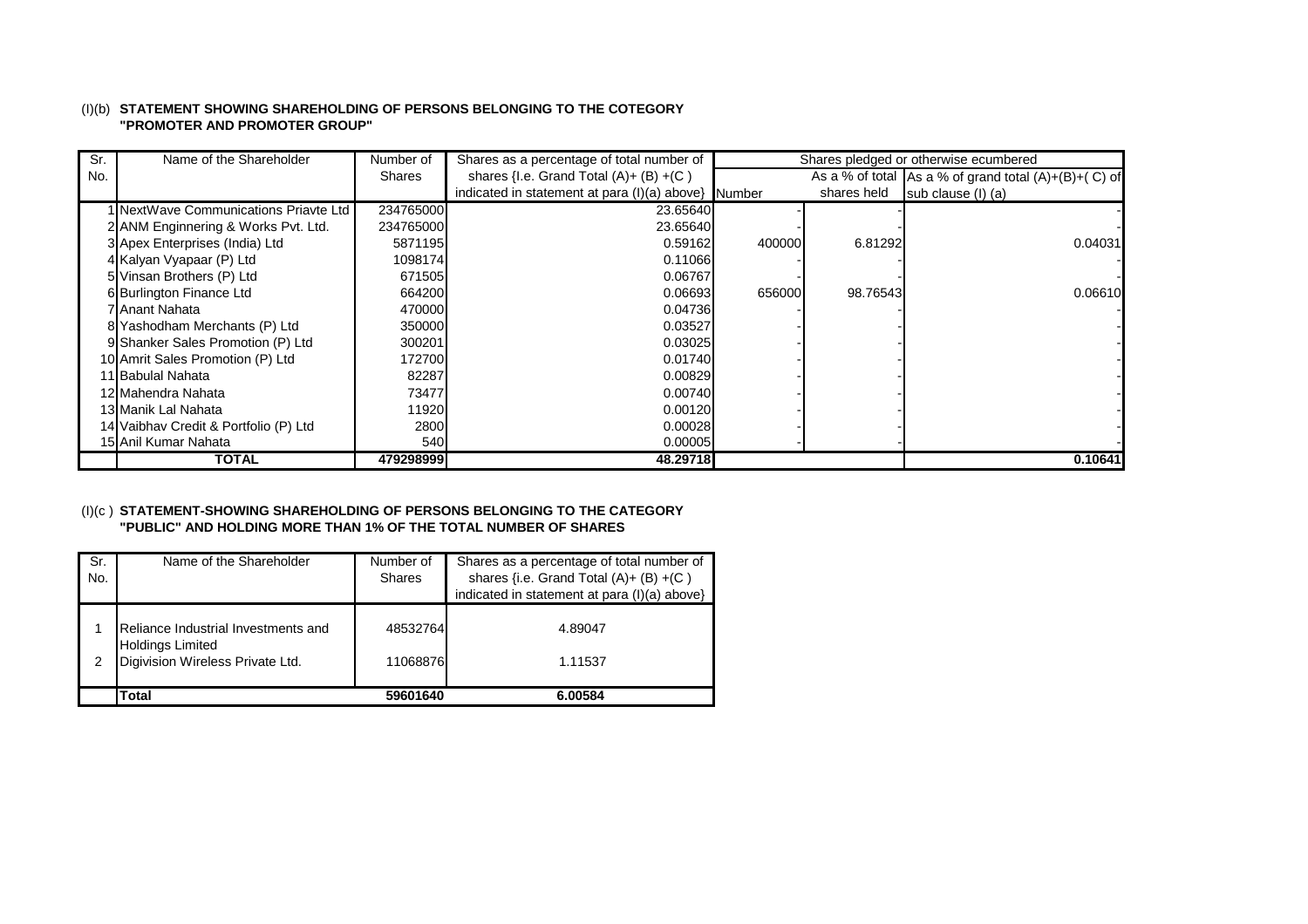### (1)(d) **STATEMENT -SHOWING DETAILS OF LOCKED-IN SHARES**

| Sr.<br>No. | Name of the Shareholder                                                      | Number of<br>Locked in<br>Shares | Locked-in shares as a percentage of total<br>number of shares (I.e. Grand Total<br>$(A)+(B)+(C)$ indicated in<br>statement at para (1)(a) above. |  |  |
|------------|------------------------------------------------------------------------------|----------------------------------|--------------------------------------------------------------------------------------------------------------------------------------------------|--|--|
|            | 1 NextWave Communications Priavte Ltd<br>2 ANM Enginnering & Works Pvt. Ltd. | 66200205<br>66200205             | 6.67075<br>6.67075                                                                                                                               |  |  |
|            | Total                                                                        | 132400410                        | 13.34150                                                                                                                                         |  |  |

# (II)(a) **STATEMENT -SHOWING DETAILS OF OF DEPOSITORY RECEIPTS (DRs)**

| Sr.<br>No. | Type of outstanding DR (ADRs, GDRs,  <br>SDRs etc) | Number of<br>outstanding<br><b>DRs</b> | Number of<br>shares<br>underlying<br>outstanding<br>DRs | Shares underlying outstanding DRs as a percentage of total number of shares (I.e Grand Total<br>$(A)+(B)+(C)$ indicated in statement at para $(1)(a)$ above) |
|------------|----------------------------------------------------|----------------------------------------|---------------------------------------------------------|--------------------------------------------------------------------------------------------------------------------------------------------------------------|
|            | <b>IGDRs</b>                                       | 69545                                  | 278180                                                  | 0.02803                                                                                                                                                      |
|            | <b>Total</b>                                       | 69545                                  | 278180                                                  | 0.02803                                                                                                                                                      |

#### (II)(b) **STATEMENT SHOWING HOLDING OF DEPOSITORY RECEIPTS (DRs WHERE UNDERLYING SHARES HELD BY 'PROMOTER/ PROMOER GROUP' ARE IN EXCESS OF 1% OF THE TOTAL NUMBER OF SHARES**

| Sr.<br>No. | Name of the DR Holder | Type of<br>outstanding<br>DR (ADRs,<br>GDRs, SDRs<br>$ $ etc $ $ | Number of<br>shares<br>underlying<br>outstanding<br><b>DRs</b> | Shares underlying outstanding DRs as a percentage of total number of shares (I.e. Grand Total<br>$(A)+(B)+(C)$ indicated in statement at para $(1)(a)$ above) |
|------------|-----------------------|------------------------------------------------------------------|----------------------------------------------------------------|---------------------------------------------------------------------------------------------------------------------------------------------------------------|
|            |                       |                                                                  | <b>N.A.</b>                                                    |                                                                                                                                                               |
|            | Total                 |                                                                  |                                                                |                                                                                                                                                               |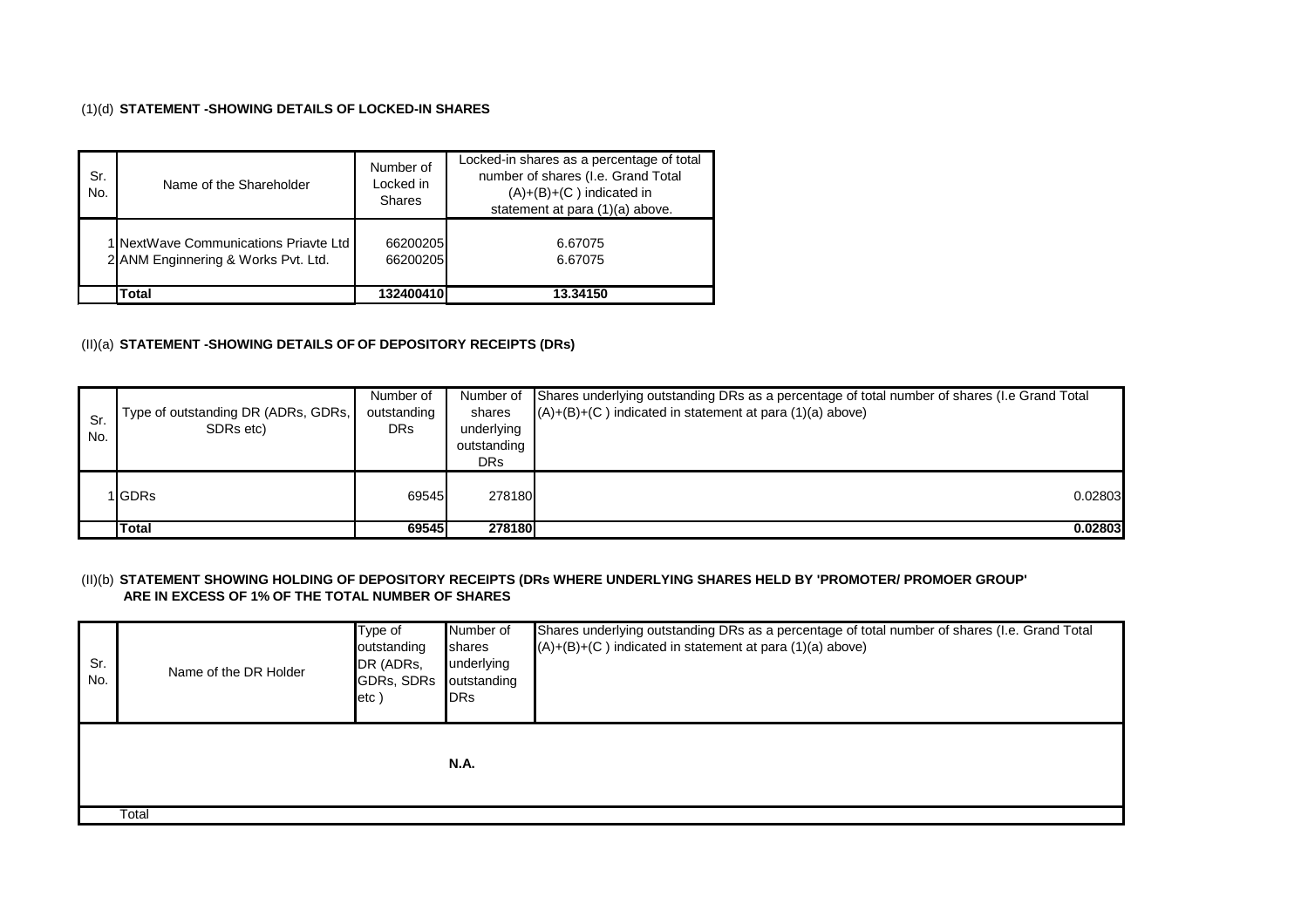(III) (b) **STATEMENT SHOWING THE VOTING PATTERN OF SHAREHOLDERS, IF MORE THAN ONE CLASS OF SHARES/SECURITIES IS ISSUED BY THE ISSUER.** (Give description of voting rights for each class of security.

Class X:

Class Y:

Class Z:

| Cate-gory                           | Category of shareholder<br>Number of Voting Rights held in each class of |                |                |              | <b>Total Voting</b>     | Total Voting Rights i.e. (VI) |                 |
|-------------------------------------|--------------------------------------------------------------------------|----------------|----------------|--------------|-------------------------|-------------------------------|-----------------|
| code                                |                                                                          |                | securities     |              | <b>Rights</b>           |                               |                 |
|                                     |                                                                          | Class X        | <b>Class Y</b> | Class Z      | $(III+IV+V)$            | As a percentage $\vert$       | As a percentage |
|                                     |                                                                          |                |                |              |                         | of $(A+B)$                    | of $(A+B+C)$    |
|                                     |                                                                          | $\mathbf{III}$ | $\mathsf{IV}$  | $\mathbf{V}$ | $\overline{\mathsf{v}}$ | VII                           | <b>VIII</b>     |
| (A)                                 | <b>Promoter and Promtoer Group</b>                                       |                |                |              |                         |                               |                 |
|                                     | Indian                                                                   |                |                |              |                         |                               |                 |
| (1)                                 | Individuals/Hindu Undivided Family                                       |                |                |              |                         |                               |                 |
| $\frac{a}{b}$                       | Central Government/State                                                 |                |                |              |                         |                               |                 |
|                                     |                                                                          |                |                |              |                         |                               |                 |
|                                     | Government(s)<br><b>Bodies Corporate</b>                                 |                |                |              |                         |                               |                 |
| $\frac{(c)}{(d)}$                   | <b>Financial Institutions/Banks</b>                                      |                |                | The Company  |                         |                               |                 |
|                                     | Any Other (specify)                                                      |                |                |              |                         |                               |                 |
|                                     | Sub-Total (A)(1)                                                         |                |                |              |                         |                               |                 |
|                                     | Foreign                                                                  |                |                |              |                         |                               |                 |
| $\frac{(2)}{(a)}$                   | <b>Individuals (Non Resident</b>                                         |                |                |              |                         |                               |                 |
|                                     | Individual/Foreign individual)                                           |                |                |              |                         |                               |                 |
|                                     | <b>Bodies Corporate</b>                                                  |                |                |              |                         |                               |                 |
| $\frac{(b)}{(c)}$                   | Institutions                                                             |                |                |              |                         |                               |                 |
| $\overline{d}$                      | Any Other (specify)                                                      |                |                |              |                         |                               |                 |
|                                     | Sub-Total (A)(2)                                                         |                |                |              |                         |                               |                 |
|                                     | <b>Total Shareholding of Promoter and</b>                                |                |                |              |                         |                               |                 |
|                                     | Promoter Group (A)=A(1)+A(2)                                             |                |                |              |                         |                               |                 |
|                                     | <b>Public Shareholding</b>                                               |                |                |              |                         |                               |                 |
| $\frac{(B)}{(1)}$ (a)<br>(b)<br>(c) | <b>Institutions</b>                                                      |                |                |              |                         |                               |                 |
|                                     | Mutual Funds/UTI                                                         |                |                |              |                         |                               |                 |
|                                     | <b>Financial Institutions/Banks</b>                                      |                |                |              |                         |                               |                 |
|                                     | Central Government/State                                                 |                |                |              |                         |                               |                 |
|                                     | Government(s)                                                            |                |                |              |                         |                               |                 |
|                                     | <b>Venture Capital Funds</b>                                             |                |                |              |                         |                               |                 |
|                                     | <b>Insurance Companies</b>                                               |                |                |              |                         |                               |                 |
| $\frac{(d)}{(e)}$                   | Foreign Institutional Investors                                          |                |                |              |                         |                               |                 |
| (g)                                 | <b>Foreign Venture Capital Investors</b>                                 |                |                |              |                         |                               |                 |
| (h)                                 | Any Other (specify)                                                      |                |                |              |                         |                               |                 |
|                                     | Sub-Total (B)(1)                                                         |                |                |              |                         |                               |                 |